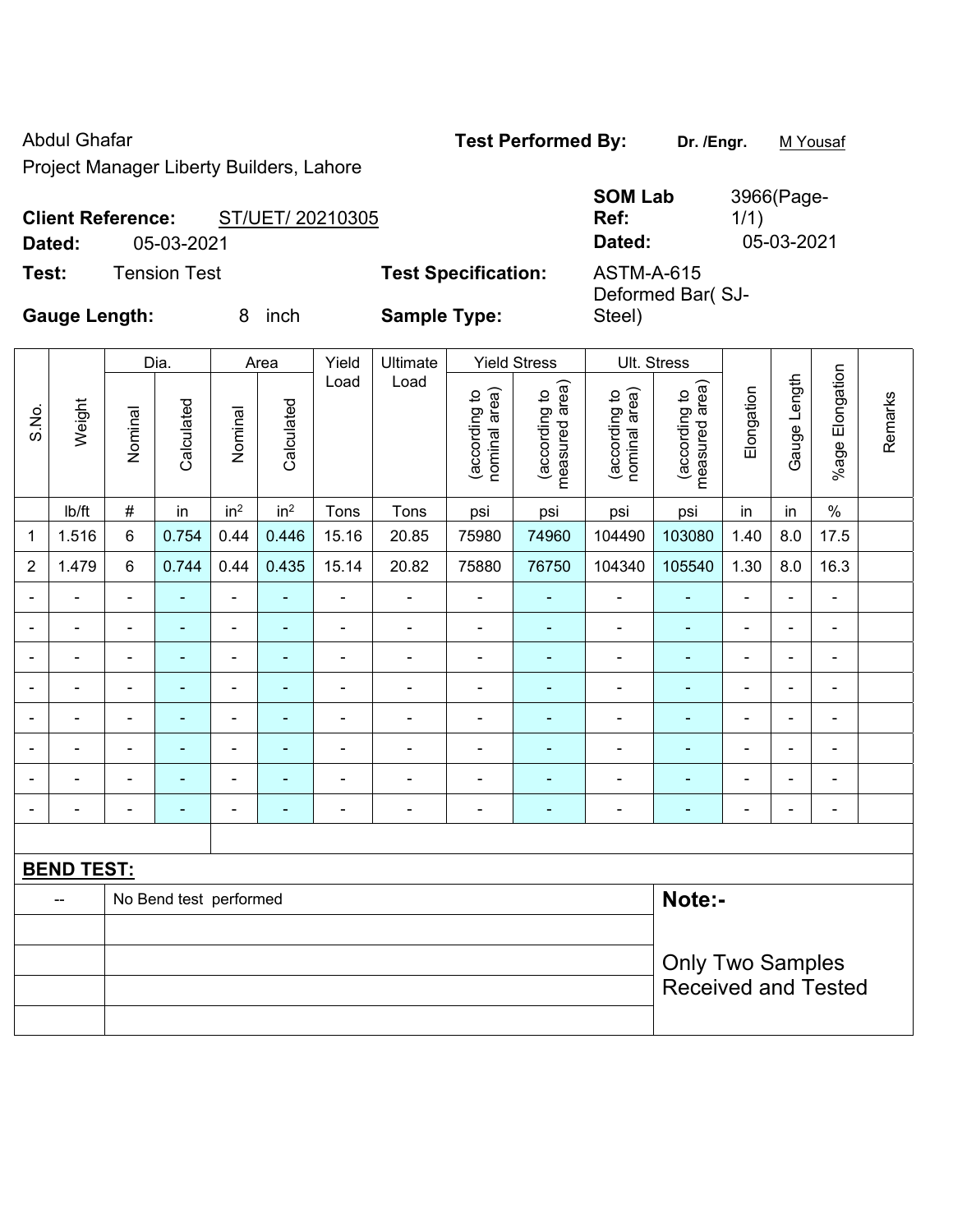Brigadier Muhammad Akhtar (Retd.) **Test Performed By: Dr. /Engr.** S, Asad Ali Gillani

Project Director, New Metro City, Kharian Sarai Alamgir

# **Client Reference:** PD/NMC/20/240 **Dated:** 05-03-2021 **Dated:** 05-03-2021

**Test:** Tension Test & Bend Test **Test Specification:** ASTM-A-615 **Gauge Length:** 8 inch **Sample Type:** Deformed Bar (Nomee Steel)

| <b>SOM Lab</b> | 3968(Page- |
|----------------|------------|
| Ref:           | 1/1)       |
| Dated:         | 05-03-2021 |

|                |                   |                | Dia.           |                 | Area            | Yield                    | Ultimate                                                                            |                                | <b>Yield Stress</b>                                   | Ult. Stress                    |                                 |                |                |                          |         |
|----------------|-------------------|----------------|----------------|-----------------|-----------------|--------------------------|-------------------------------------------------------------------------------------|--------------------------------|-------------------------------------------------------|--------------------------------|---------------------------------|----------------|----------------|--------------------------|---------|
| S.No.          | Weight            | Nominal        | Calculated     | Nominal         | Calculated      | Load                     | Load                                                                                | (according to<br>nominal area) | measured area)<br>(according to                       | (according to<br>nominal area) | (according to<br>measured area) | Elongation     | Gauge Length   | Elongation<br>%age F     | Remarks |
|                | Ib/ft             | $\#$           | in             | in <sup>2</sup> | in <sup>2</sup> | Tons                     | Tons                                                                                | psi                            | psi                                                   | psi                            | psi                             | in             | in             | $\frac{0}{0}$            |         |
| 1              | 1.040             | 5              | 0.624          | 0.31            | 0.306           | 11.67                    | 13.88                                                                               | 83040                          | 84120                                                 | 98780                          | 100070                          | 1.30           | 8.0            | 16.3                     |         |
| $\overline{2}$ | 1.042             | 5              | 0.624          | 0.31            | 0.306           | 11.37                    | 13.66                                                                               | 80860                          | 81920                                                 | 97180                          | 98450                           | 1.30           | 8.0            | 16.3                     |         |
| 3              | 0.676             | 4              | 0.503          | 0.20            | 0.199           | 8.05                     | 9.25                                                                                | 88800                          | 89250                                                 | 101960                         | 102470                          | 1.30           | 8.0            | 16.3                     |         |
| 4              | 0.687             | 4              | 0.507          | 0.20            | 0.202           | 7.95                     | 9.40                                                                                | 87680                          | 86810                                                 | 103640                         | 102620                          | 1.20           | 8.0            | 15.0                     |         |
|                | $\blacksquare$    | $\blacksquare$ | $\blacksquare$ | ä,              | ۰               | $\blacksquare$           | $\blacksquare$                                                                      | ÷                              | $\blacksquare$                                        | $\overline{a}$                 | ٠                               | $\blacksquare$ | $\blacksquare$ | $\overline{\phantom{0}}$ |         |
|                | $\blacksquare$    | $\blacksquare$ | ÷,             | ä,              | ٠               | $\overline{\phantom{a}}$ | $\blacksquare$                                                                      | $\blacksquare$                 | $\blacksquare$                                        | $\overline{a}$                 | $\blacksquare$                  | $\blacksquare$ | $\blacksquare$ | $\blacksquare$           |         |
|                | $\blacksquare$    | $\blacksquare$ | $\blacksquare$ | ä,              | ٠               | $\blacksquare$           | $\blacksquare$                                                                      | $\blacksquare$                 | $\blacksquare$                                        | $\blacksquare$                 | $\blacksquare$                  | $\blacksquare$ |                | ۰                        |         |
|                |                   |                |                |                 | ٠               |                          |                                                                                     | $\blacksquare$                 |                                                       |                                | $\blacksquare$                  |                |                | $\overline{a}$           |         |
|                |                   |                |                |                 |                 |                          |                                                                                     |                                |                                                       |                                |                                 |                |                | $\overline{a}$           |         |
|                |                   |                | $\blacksquare$ | ÷               | ۰               | $\blacksquare$           | Ē,                                                                                  | $\blacksquare$                 | $\blacksquare$                                        | $\blacksquare$                 | $\blacksquare$                  | $\blacksquare$ | $\blacksquare$ | ۰                        |         |
|                |                   |                |                |                 |                 |                          |                                                                                     |                                |                                                       |                                |                                 |                |                |                          |         |
|                | <b>BEND TEST:</b> |                |                |                 |                 |                          |                                                                                     |                                |                                                       |                                |                                 |                |                |                          |         |
|                | #5                |                |                |                 |                 |                          | Sample bend through 180 degrees Satisfactorily without any crack                    |                                |                                                       |                                | Note:-                          |                |                |                          |         |
|                | #4                |                |                |                 |                 |                          | Sample bend through 180 degrees Satisfactorily without any crack                    |                                |                                                       |                                |                                 |                |                |                          |         |
|                |                   |                |                |                 |                 |                          |                                                                                     |                                | <b>Only Six Samples</b><br><b>Received and Tested</b> |                                |                                 |                |                |                          |         |
|                |                   |                |                |                 |                 |                          | Note: Please always confirm the results of above report on web www.uet-civil.edu.pk |                                |                                                       |                                |                                 |                |                |                          |         |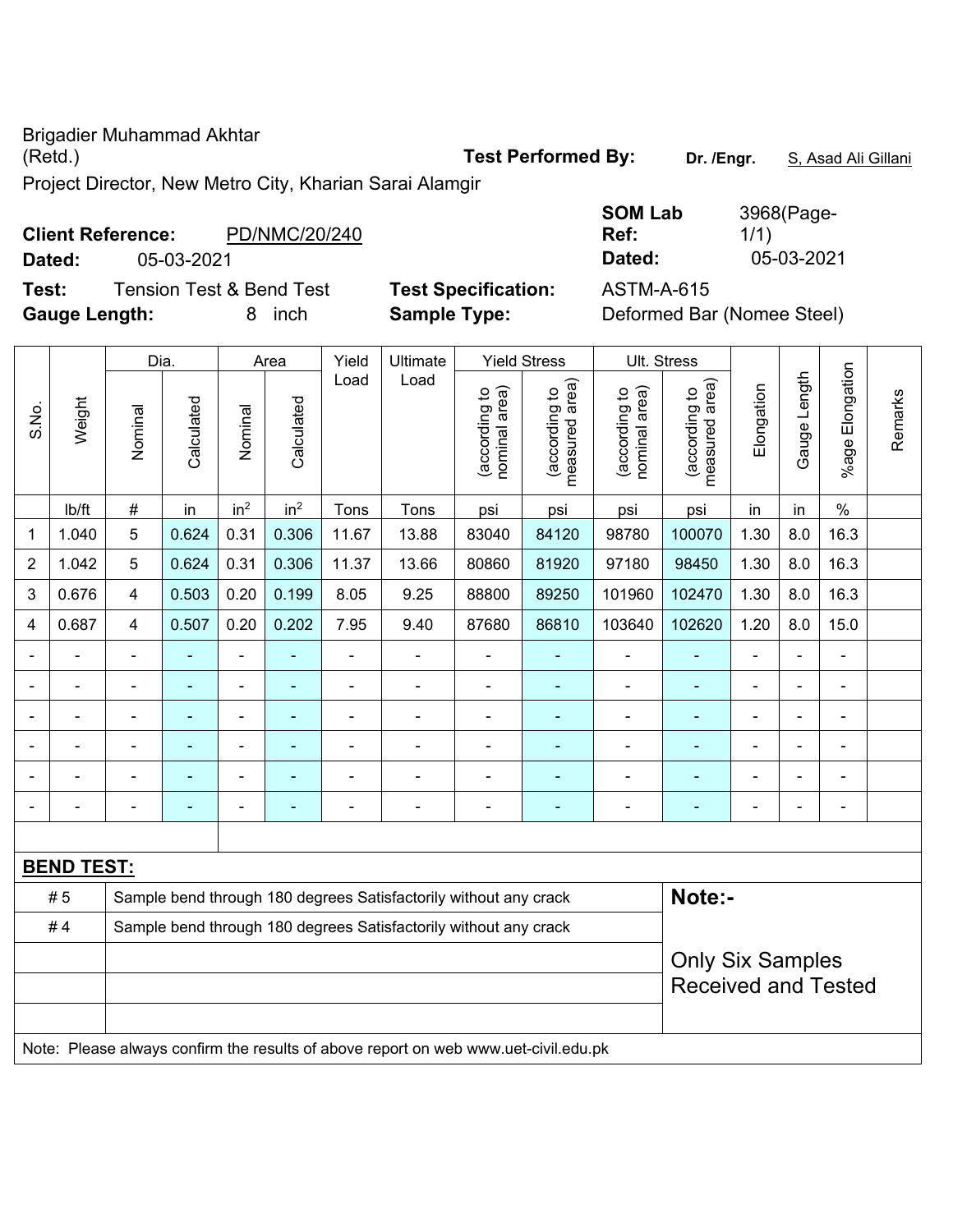| Safdar Hussain           |                                                         | <b>Test Performed By:</b> |                | Dr. /Engr. | S. Asad Ali Gillali |
|--------------------------|---------------------------------------------------------|---------------------------|----------------|------------|---------------------|
|                          | Resident Engineer, ACE, Danish School Mankera Residency |                           |                |            |                     |
|                          |                                                         |                           | <b>SOM Lab</b> |            | 3967(Page-          |
| <b>Client Reference:</b> | ACE/RE-PDS/MNK/BHK/21/385                               |                           | Ref:           | 1/1)       |                     |

| Daleu.               | ZO-UZ-ZUZ I |                                     |                            | Dalcu.       |
|----------------------|-------------|-------------------------------------|----------------------------|--------------|
| Test:                |             | <b>Tension Test &amp; Bend Test</b> | <b>Test Specification:</b> | ASTM-A-615   |
| <b>Gauge Length:</b> |             | 8 inch                              | <b>Sample Type:</b>        | Deformed Bar |

| <b>Client Reference:</b> |            | ACE/RE-PDS/MNK/BHK/21/385 | <b>SOM LAD</b><br>Ref: | $396$ (Page-<br>1/1) |
|--------------------------|------------|---------------------------|------------------------|----------------------|
| Dated:                   | 28-02-2021 |                           | Dated:                 | 05-03-2021           |

Only Nine Samples Received and Tested

|                |                   |                                                                  | Dia.       |                 | Area            | Yield                    | Ultimate                                                         |                                | <b>Yield Stress</b>             |                                | Ult. Stress                                 |                |                          |                          |         |
|----------------|-------------------|------------------------------------------------------------------|------------|-----------------|-----------------|--------------------------|------------------------------------------------------------------|--------------------------------|---------------------------------|--------------------------------|---------------------------------------------|----------------|--------------------------|--------------------------|---------|
| S.No.          | Weight            | Nominal                                                          | Calculated | Nominal         | Calculated      | Load                     | Load                                                             | nominal area)<br>(according to | (according to<br>measured area) | nominal area)<br>(according to | (according to<br>neasured area)<br>measured | Elongation     | Gauge Length             | Elongation<br>$%$ age    | Remarks |
|                | Ib/ft             | $\#$                                                             | in         | in <sup>2</sup> | in <sup>2</sup> | Tons                     | Tons                                                             | psi                            | psi                             | psi                            | psi                                         | in             | in                       | $\%$                     |         |
| 1              | 1.508             | $6\phantom{1}$                                                   | 0.751      | 0.44            | 0.443           | 11.18                    | 16.36                                                            | 56050                          | 55670                           | 82010                          | 81450                                       | 0.70           | 8.0                      | 8.8                      |         |
| $\overline{2}$ | 1.442             | $6\phantom{1}$                                                   | 0.735      | 0.44            | 0.424           | 13.20                    | 20.23                                                            | 66170                          | 68670                           | 101420                         | 105250                                      | 0.80           | 8.0                      | 10.0                     |         |
| 3              | 1.067             | 5                                                                | 0.632      | 0.31            | 0.314           | 10.93                    | 13.02                                                            | 77750                          | 76760                           | 92610                          | 91430                                       | 1.10           | 8.0                      | 13.8                     |         |
| 4              | 1.059             | 5                                                                | 0.629      | 0.31            | 0.311           | 10.86                    | 13.00                                                            | 77240                          | 76990                           | 92470                          | 92170                                       | 1.10           | 8.0                      | 13.8                     |         |
| 5              | 0.595             | 4                                                                | 0.472      | 0.20            | 0.175           | 5.96                     | 7.10                                                             | 65760                          | 75160                           | 78350                          | 89540                                       | 1.10           | 8.0                      | 13.8                     |         |
| 6              | 0.587             | 4                                                                | 0.469      | 0.20            | 0.173           | 5.76                     | 6.95                                                             | 63510                          | 73430                           | 76660                          | 88630                                       | 1.20           | 8.0                      | 15.0                     |         |
|                |                   |                                                                  |            | $\overline{a}$  |                 | $\blacksquare$           |                                                                  |                                |                                 |                                | ٠                                           |                | $\blacksquare$           |                          |         |
|                |                   |                                                                  |            | ۰               |                 | -                        |                                                                  | $\blacksquare$                 |                                 |                                |                                             |                | $\blacksquare$           |                          |         |
|                |                   |                                                                  |            | ۰               |                 |                          |                                                                  |                                |                                 |                                | $\blacksquare$                              |                |                          |                          |         |
|                |                   | $\overline{\phantom{0}}$                                         | ۰          | $\blacksquare$  | $\blacksquare$  | $\overline{\phantom{0}}$ | $\overline{\phantom{0}}$                                         | $\overline{a}$                 | ۰                               | $\overline{\phantom{0}}$       | $\overline{\phantom{0}}$                    | $\blacksquare$ | $\overline{\phantom{0}}$ | $\overline{\phantom{0}}$ |         |
|                |                   |                                                                  |            |                 |                 |                          |                                                                  |                                |                                 |                                |                                             |                |                          |                          |         |
|                | <b>BEND TEST:</b> |                                                                  |            |                 |                 |                          |                                                                  |                                |                                 |                                |                                             |                |                          |                          |         |
|                | #6                |                                                                  |            |                 |                 |                          | Sample bend through 180 degrees Satisfactorily without any crack |                                |                                 |                                | Note:-                                      |                |                          |                          |         |
|                | #5                | Sample bend through 180 degrees Satisfactorily without any crack |            |                 |                 |                          |                                                                  |                                |                                 |                                |                                             |                |                          |                          |         |

#4 Sample bend through 180 degrees Satisfactorily without any crack

Note: Please always confirm the results of above report on web www.uet-civil.edu.pk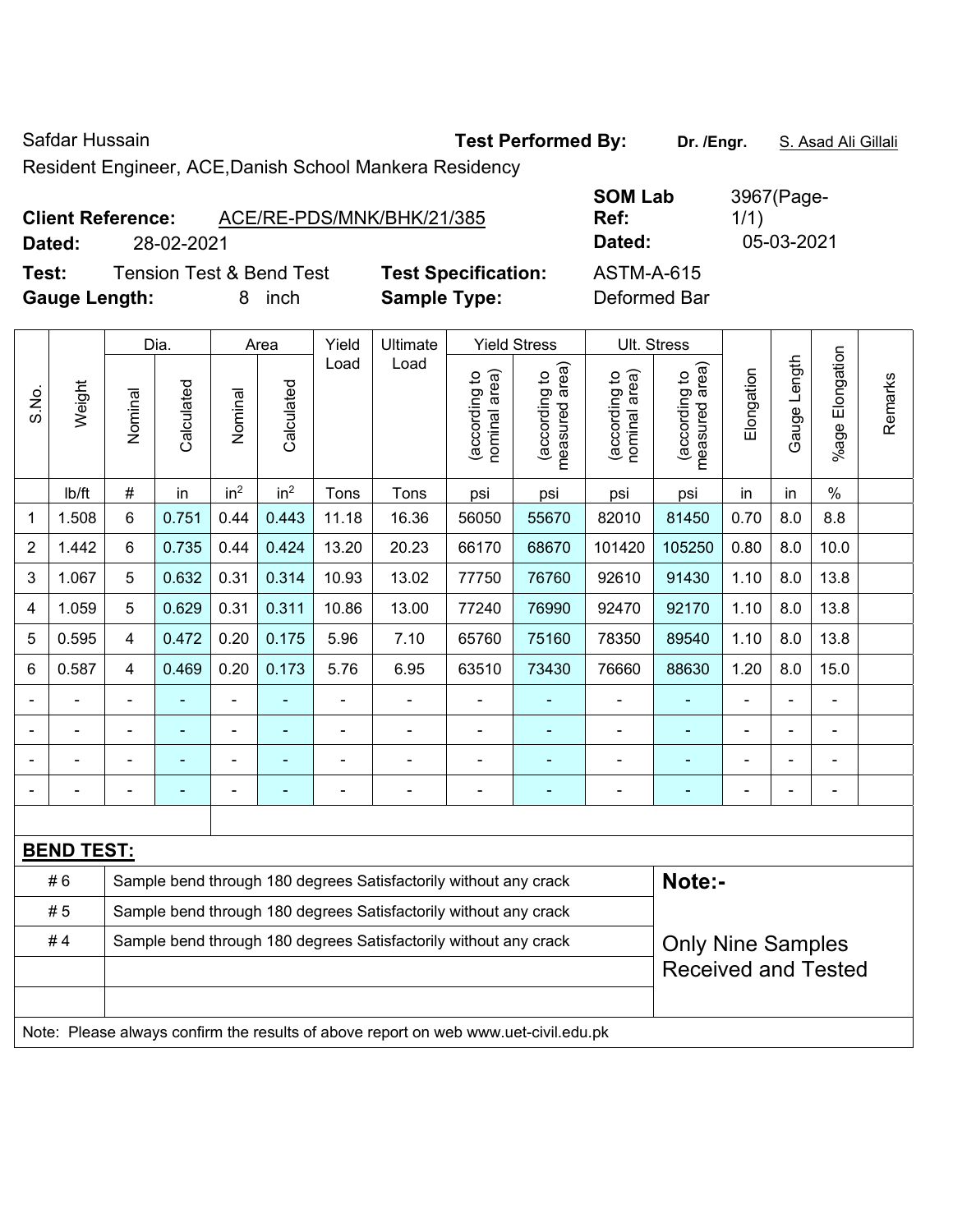## **Test Performed by**: Dr. S. Asad Ali Gillani

 *Saeedullah Jan* 

*Resident Engineer* 

*NESPAK (Pvt) Ltd.* 

*Construction of High Level Bridge over Racy Nullah Tehsil Jand District Attock* 

**Client Reference No.:** 3126/RE/ADP/SUJ/03/38 Dated: 09-02-2021

**SOM Lab Ref**: CED/SOM/3970(Page-1/1) Dated: 05-03-2021

**Test:**Tensile Strength, Elongation at Break, Tear Test, Comp. Set . & HardnessTest

**Sample Type:** Testing of Bearing Pad (20" x 16" x 3")

### **TENSILE STRENGTH TEST (AS PER ASTM-D-412)**

| S. No | <b>Sample Size</b> | <b>Tensile Strength at</b> | <b>Tensile Strength</b> | $\%$ age   |
|-------|--------------------|----------------------------|-------------------------|------------|
|       | (mm x mm)          | (kN)                       | (MPa)                   | Elongation |
|       | $6.5 \times 3.9$   | 0.72                       | 28.40                   | 530.0      |

#### **TEAR STRENGTH (AS PER ASTM-D-624)**

| S. No | <b>Sample Size</b><br>(mm) | <b>Ultimate Load</b><br>(kN) | <b>Tear Strength</b><br>(N/mm) |
|-------|----------------------------|------------------------------|--------------------------------|
|       | $12.5 \times 3.9$          | 0.27                         | 69.23                          |
|       |                            |                              |                                |

**- COMPRESSION SET TEST (AS PER ASTM-D-395)** 

| S. No. | <b>Thickness of Sample</b> | <b>Final Thickness</b> | <b>Compression set</b> |
|--------|----------------------------|------------------------|------------------------|
|        | mm)                        | (mm)                   | $\binom{0}{0}$         |
|        | 39                         | 3.85                   | 2.50                   |

**- HARDNESS TEST (AS PER ASTM-D-2240 )** 

| S. No | <b>Sample Type</b>      | Hardness (Shore A) |
|-------|-------------------------|--------------------|
|       | Elastomeric Bearing Pad | 60.66              |